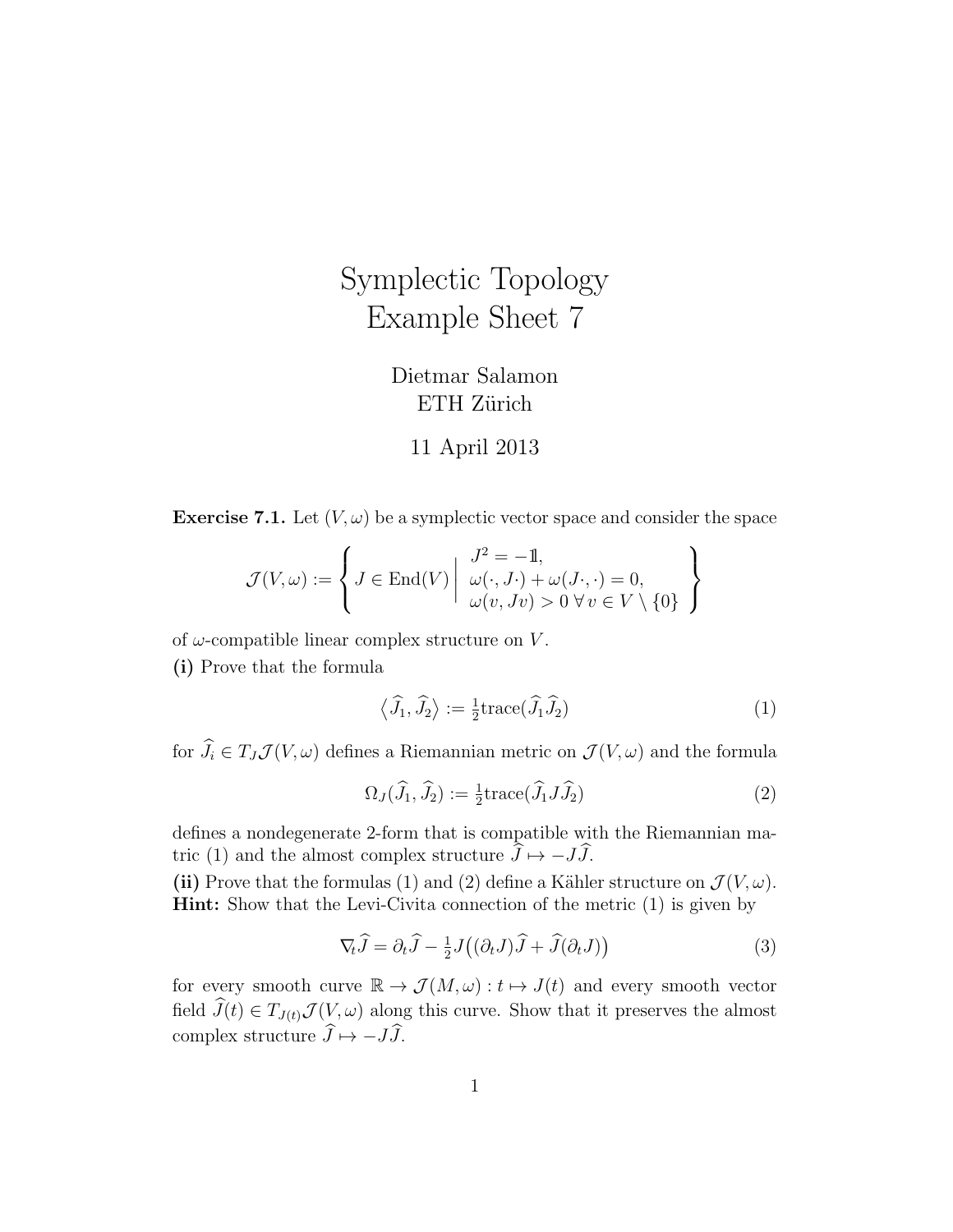**Exercise 7.2.** Prove that the diffeomorphism  $\mathcal{S}_n \to \mathcal{J}(\mathbb{R}^{2n}, \omega_0) : Z \mapsto J(Z)$ in Exercise 2.11 is a Kähler isometry, where  $S_n$  denotes Siegel upper half space with its standard complex structure and the Riemannian metric on  $S_n$ is determined by the norm

$$
|\widehat{Z}|_Z:=\sqrt{{\rm trace}\left(\left(\widehat{X}Y^{-1}\right)^2+\left(\widehat{Y}Y^{-1}\right)^2\right)}.
$$

Exercise 7.3. (i) Prove that the Riemann curvature tensor of the Riemannian metric (1) on  $\mathcal{J}(V, \omega)$  is given by

$$
R(\widehat{J}_1, \widehat{J}_2)\widehat{J}_3 = -\frac{1}{2}\big[\big[\widehat{J}_1, \widehat{J}_2\big], \widehat{J}_3\big].\tag{4}
$$

Deduce that  $\mathcal{J}(V, \omega)$  has nonpositive sectional curvature.

(ii) Prove that the geodesics on  $\mathcal{J}(M,\omega)$  are given by  $t \mapsto J \exp(-J\widehat{J}t)$  for  $\widehat{J} \in T_J \mathcal{J}(V, \omega)$  and  $t \in \mathbb{R}$ . Deduce that  $\mathcal{J}(V, \omega)$  is geodesically complete. (iii) Prove that the exponential map

$$
T_J \mathcal{J}(V, \omega) \to \mathcal{J}(V, \omega) : \widehat{J} \mapsto J \exp(-J\widehat{J})
$$
\n<sup>(5)</sup>

is a diffeomorphism for every  $J \in \mathcal{J}(V, \omega)$ .

**Exercise 7.4.** Let  $(M, \omega)$  be a compact symplectic manifold and denote by  $\mathcal{J}(M,\omega)$  the space of  $\omega$ -compatible almost complex structures on M. Fix an element  $J_0 \in \mathcal{J}(M,\omega)$  and define the distance function

$$
d: \mathcal{J}(M,\omega) \times \mathcal{J}(M,\omega)
$$

by

$$
d(J_1,J_2):=\sum_{k=0}^\infty 2^{-k}\frac{\|\widehat{J}_1-\widehat{J}_2\|_{C^k}}{1+\|\widehat{J}_1-\widehat{J}_2\|_{C^k}},\qquad J_i=:J_0\exp(-J_0\widehat{J}_i).
$$

(Define what is meant by the  $C^k$ -norm of a section of a vector bundle.) Prove that  $(\mathcal{J}(M,\omega), d)$  is a complete metric space. Prove that a sequence  $J_{\nu} \in \mathcal{J}(M, \omega)$  converges to  $J \in \mathcal{J}(M, \omega)$  with respect to the metric d if and only if it converges to J with respect to the  $C^{\infty}$  topology. Deduce that every countable intersection of open and dense (both with respect to the  $C^{\infty}$ topology) subsets of  $\mathcal{J}(M,\omega)$  is dense.